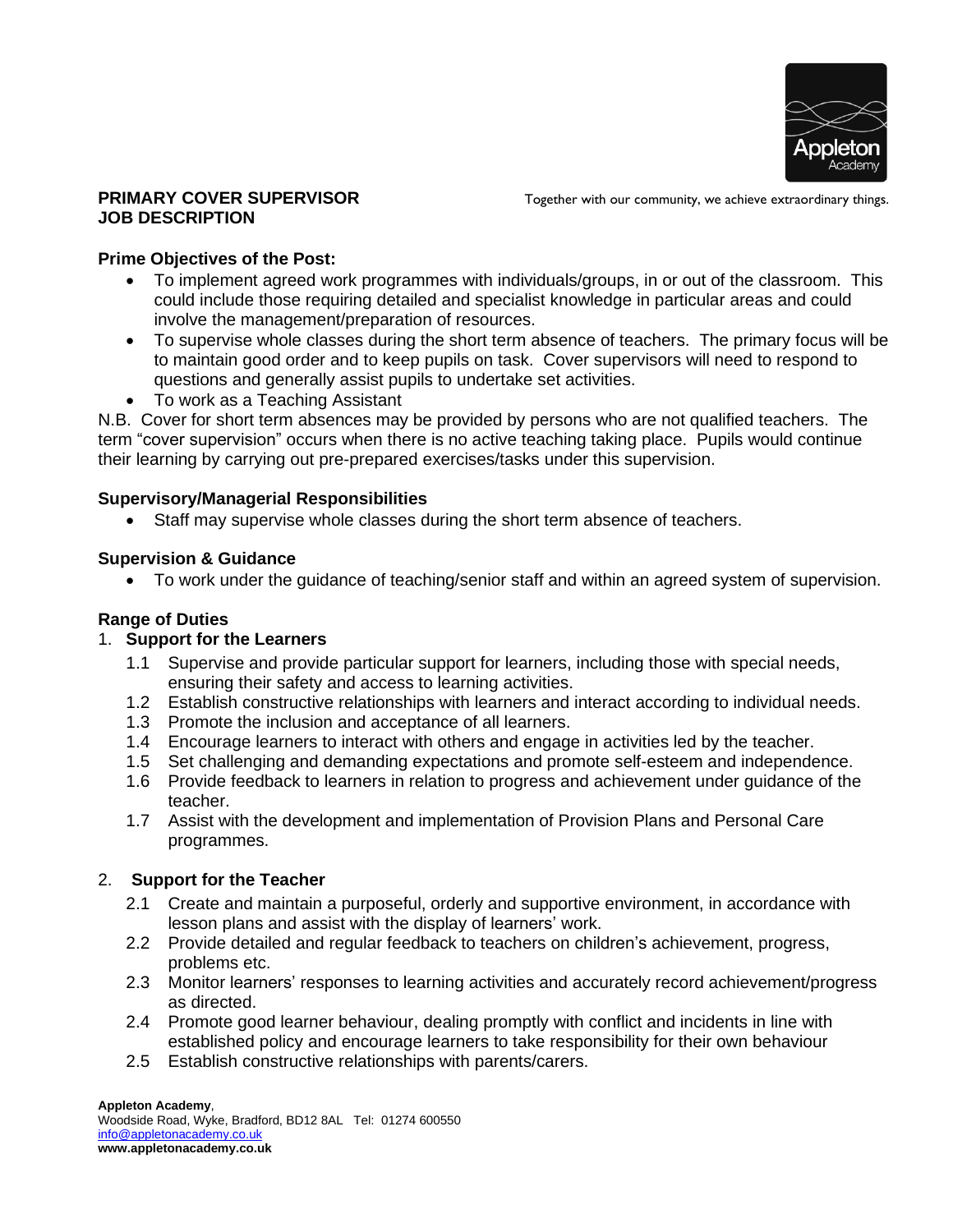- 2.6 Provide clerical/admin. support e.g. photocopying, typing, filing, money, coursework etc.
- 2.7 Use strategies, in liaison with the teacher, to support learners to achieve learning goals.
- 2.8 Assist with the planning of learning activities.

## 3. **Support for the Curriculum**

- 2.9 Administer routine tests and invigilate exams and undertake routine marking of learners' work.
- 3.1 Undertake structured and agreed learning activities/teaching programmes, adjusting activities according to leaner responses.
- 3.2 Undertake programmes linked to local and national learning strategies recording achievement and progress and feeding back to the teacher.
- 3.3 Support the use of ICT in learning activities and develop learners' competence and independence in its use.
- 3.4 Prepare, maintain and use equipment/resources required to meet the lesson plans/relevant learning activity and assist learners in their use.

## 4. **Support for the Academy**

- 4.1 Be aware of and comply with policies and procedures relating to child protection, health, safety and security, confidentiality and data protection, reporting all concerns to an appropriate person.
- 4.2 Be aware of and support difference and ensure all learners have equal access to opportunities to learn and develop.
- 4.3 Contribute to the overall ethos/work/aims of the Academy.
- 4.4 Appreciate and support the role of other professionals.
- 4.5 Attend and participate in relevant meetings as required
- 4.6 Participate in training and other learning activities and performance development as required.
- 4.7 Assist with the supervision of learners out of lesson times.
- 4.8 Accompany teaching staff and learners on visits, trips and out of Academy activities as required and take responsibility for a group under the supervision of the teacher.

#### **Responsibility for assets, materials etc**

- A responsibility to maintain the confidential nature of information relating to the Academy and its learners.
- The provision, use and storage of equipment and materials prepared by the potholder and used by the learners with whom the potholder is working.
- General responsibility for the care of all equipment and materials within the classroom/designated area.

#### **General**

All Academy staff are expected to:

- Work towards and support the Academy's vision and the objectives
- Support and contribute to the Academy's responsibility for safeguarding students
- Work within the Academy's health and safety policy to ensure a safe working environment for staff, students and visitors
- Work within the Academy's Community Cohesion and Race Relations Policies to promote equality of opportunity for all students and staff, both current and prospective
- Maintain high professional standards of attendance, punctuality, appearance, conduct and positive, courteous relations with students, parents and colleagues
- Engage actively in the performance review process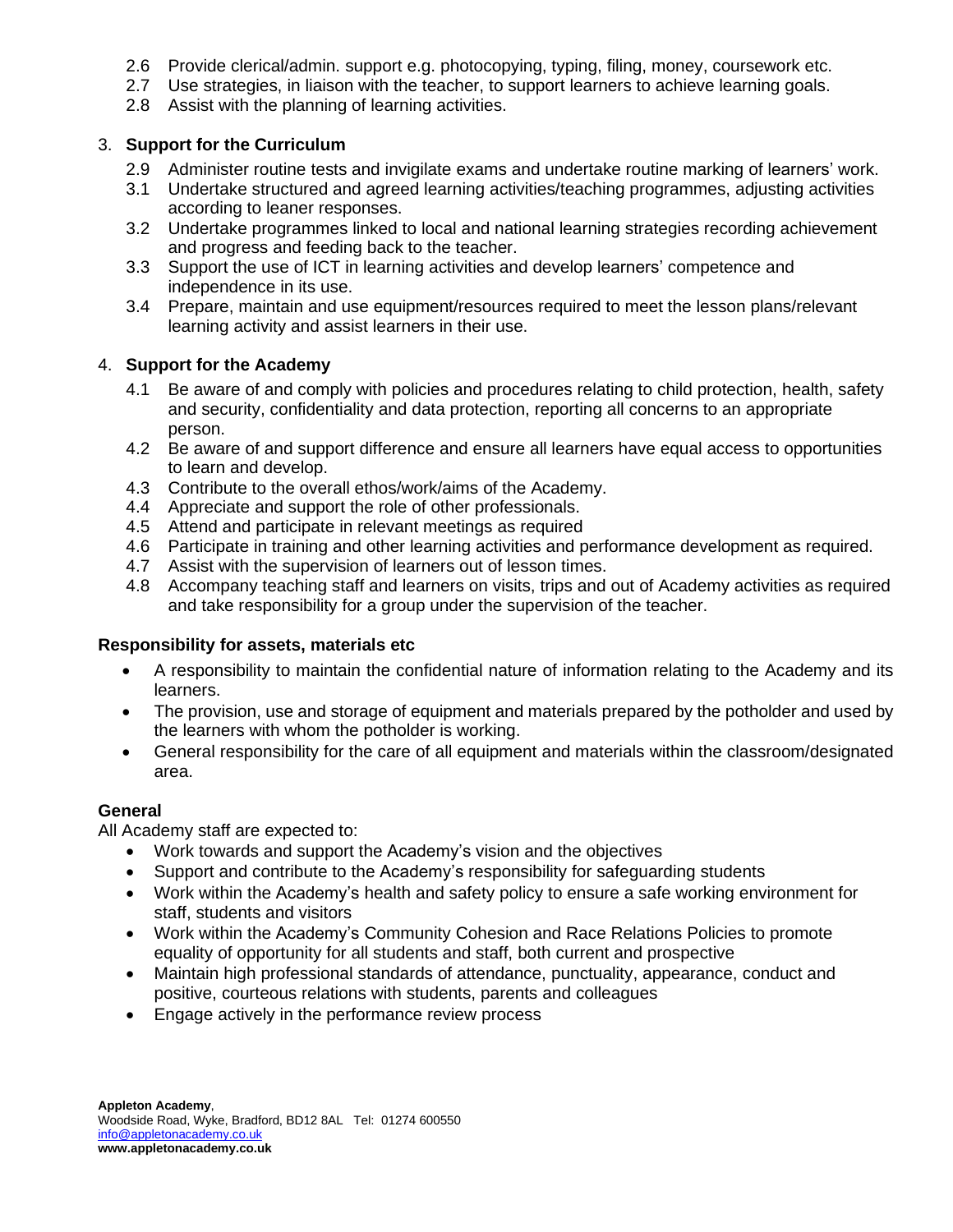• Adhere to Academy policies and procedures as set out in the staff handbook or other documentation available to all staff

This job description should be seen as enabling rather than restrictive and will be subject to regular review

#### **Person Specification**

#### **Assistant Head of Year**

| <b>Attributes</b>                    | <b>Essential</b>                                                                                                                                                                                                                                                                                                                                                                                                                                                                                                                                                                                                           | <b>Desirable</b>                                                                                                                                                                                                                                            | <b>How Identified</b>                              |
|--------------------------------------|----------------------------------------------------------------------------------------------------------------------------------------------------------------------------------------------------------------------------------------------------------------------------------------------------------------------------------------------------------------------------------------------------------------------------------------------------------------------------------------------------------------------------------------------------------------------------------------------------------------------------|-------------------------------------------------------------------------------------------------------------------------------------------------------------------------------------------------------------------------------------------------------------|----------------------------------------------------|
| Qualifications                       | GCSE Maths & English Level C or<br>above<br>Evidence of further education or<br>$\bullet$<br>training                                                                                                                                                                                                                                                                                                                                                                                                                                                                                                                      | NVQ Level 3 or<br>equivalent<br>Qualifications to work<br>$\bullet$<br>with young people<br>Completion of specific<br>CPD                                                                                                                                   | Application<br>$\bullet$                           |
| Experience                           | Supervising groups or whole classes<br>$\bullet$<br>Working with pupils with learning<br>$\bullet$<br>and/or mental health needs or<br>student support capacity or other<br>specific Behaviour Management<br>Working independently and with<br>٠<br>others<br>Experience of working with children<br>$\bullet$<br>in a school or similar environment<br>Use of management information<br>systems (SIMS etc) and associated<br><b>ICT</b>                                                                                                                                                                                   | Working with external<br>$\bullet$<br>agencies involving<br>children and young<br>people<br>Training related to<br>$\bullet$<br>supporting pupils in<br>basic skills<br>Experience of supporting<br>$\bullet$<br>children with phonics,<br>English or maths | Application<br>$\bullet$<br>Interview<br>$\bullet$ |
| Specialist<br>Knowledge              | Purpose of lesson planning, how<br>$\bullet$<br>they are formulated, implemented<br>and adapted<br>Knowledge of strategies for<br>motivating young people and<br>removing barriers to learning                                                                                                                                                                                                                                                                                                                                                                                                                             | Knowledge of the<br>$\bullet$<br>primary curriculum                                                                                                                                                                                                         | Application<br>$\bullet$<br>Interview              |
| Practical/<br>Intellectual<br>Skills | The ability to set standards and<br>$\bullet$<br>provide support for pupils and staff<br>The skills to manage classroom<br>activities and the physical learning<br>space<br>The ability to negotiate and<br>communicate effectively with good<br>oral and written communication skills,<br>using good interpersonal skills<br>The ability to deal sensitively with<br>$\bullet$<br>people and resolve conflict<br>The ability to respond to complex<br>$\bullet$<br>situations<br>The ability to respond calmly to a<br>$\bullet$<br>variety of situations<br>The ability to work in isolation and<br>'think on your feet' | Demonstrate a clear<br>$\bullet$<br>understanding and<br>competence in using ICT<br>Analyse, interpret,<br>$\bullet$<br>understand relevant data<br>and present it in useful<br>forms to students, staff<br>and parents                                     | Application<br>$\bullet$<br>Interview<br>$\bullet$ |

**Appleton Academy**,

Woodside Road, Wyke, Bradford, BD12 8AL Tel: 01274 600550 [info@appletonacademy.co.uk](mailto:info@appletonacademy.co.uk) **www.appletonacademy.co.uk**